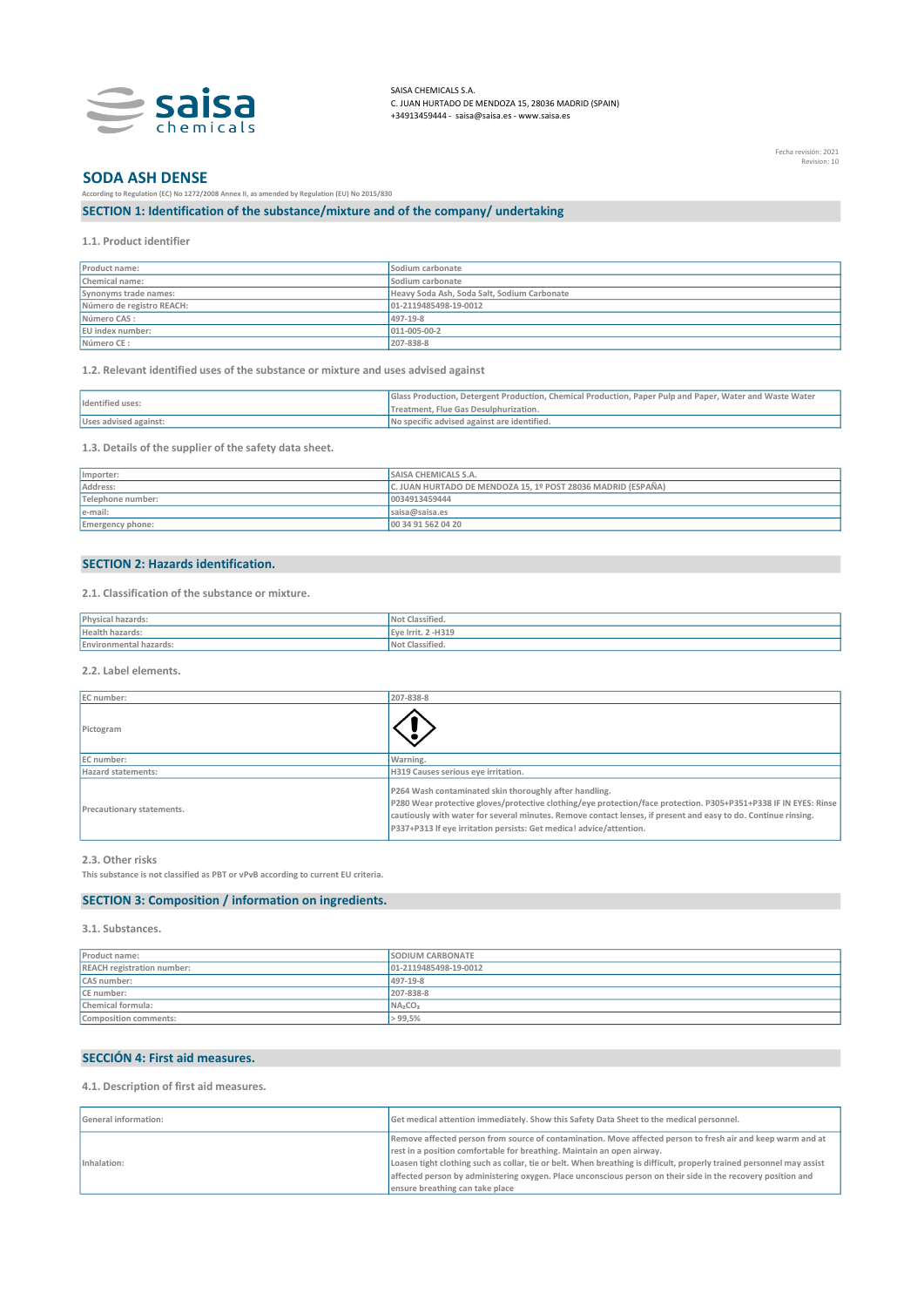| Ingestion:                  | Rinse mouth thoroughly with water. Remove any dentures. Give a few small glasses of water or milk to drink. Stop<br>if the affected person feels sick as vomiting may be dangerous. Do not induce vomiting unless under the direction<br>of medica! personnel. If vomiting occurs, the head should be kept low so that vomit does not enter the lungs.<br>Never give anything by mouth to an unconscious person. Move affected person to fresh air and keep warm and at<br>rest in a position comfortable for breathing. Place unconscious person on their side in the recovery position and<br>ensure breathing can take place.<br>Maintain an open airway. Loasen tight clothing such as collar, tie or belt. |
|-----------------------------|-----------------------------------------------------------------------------------------------------------------------------------------------------------------------------------------------------------------------------------------------------------------------------------------------------------------------------------------------------------------------------------------------------------------------------------------------------------------------------------------------------------------------------------------------------------------------------------------------------------------------------------------------------------------------------------------------------------------|
| Skin contact:               | Brush off loose particles from skin. Rinse with water.                                                                                                                                                                                                                                                                                                                                                                                                                                                                                                                                                                                                                                                          |
| Eve contact:                | Rinse immediately with plenty of water. Remove any contact lenses and open eyelids wide apart. Continue to rinse                                                                                                                                                                                                                                                                                                                                                                                                                                                                                                                                                                                                |
|                             | for at least 10 minutes.                                                                                                                                                                                                                                                                                                                                                                                                                                                                                                                                                                                                                                                                                        |
| Protection of first aiders: | First aid personnel should wear appropriate protective equipment during any rescue.                                                                                                                                                                                                                                                                                                                                                                                                                                                                                                                                                                                                                             |

4.2. Most important symptoms and effects, both acute and delayed.

| General information: | See Section 11 for additional information on health hazards. The severity of the symptoms described will vary         |
|----------------------|-----------------------------------------------------------------------------------------------------------------------|
|                      | dependent on the concentration and the length of exposure.                                                            |
| Inhalation:          | Dust may irritate the respiratory system. Frequent inhalation of dust overa long period of time increases the risk of |
|                      | developing lung diseases.                                                                                             |
| Ingestion:           | May cause discomfort if swallowed. May cause stomach pain or vomiting.                                                |
| Skin contact:        | Prolonged contact may cause dryness of the skin.                                                                      |
| Eye contact:         | Irritating to eyes.                                                                                                   |

4.3. lndication of any immediate medical attention and special treatment needed.

| Notes<br>: toi<br>≀ doctor.<br>. | symptomatically. |
|----------------------------------|------------------|
|                                  |                  |

# SECTION 5: Firefighting measures.

5.1. Firefighting measures.

| Suitable extinguishing media:   | The product is not flammable. Extinguish with alcohol-resistant foam, carbon dioxide, dry powder or water fog. Use<br>fire-extinguishing media suitable for the surrounding fire. |
|---------------------------------|-----------------------------------------------------------------------------------------------------------------------------------------------------------------------------------|
| Unsuitable extinguishing media: | Do not use water jet as an extinguisher, as this will spread the fire.                                                                                                            |

5.2. Special hazards arising from the substance or mixture.

| Specific hazards:                     | <b>INC</b>                                                                                                    |
|---------------------------------------|---------------------------------------------------------------------------------------------------------------|
| Hazardous combustion Products:        | Hazardous combustion Products:                                                                                |
| 5.3. Recommendations for firefighters |                                                                                                               |
|                                       | Avoid breathing fire gases or vapors. Evacuate the area. Cool containers exposed to heat with water spray and |

| Medidas protectoras durante la lucha contra el fuego: | It really acceptantly the Years at eastern measured the state and and acceptantly also and the there is the called a state and any<br>remove from fire area if it can be done without risk. Cool fire-exposed containers with water until long after fire is<br>out. Control excess water by containing it and keeping it out of sewers and watercourses. |
|-------------------------------------------------------|-----------------------------------------------------------------------------------------------------------------------------------------------------------------------------------------------------------------------------------------------------------------------------------------------------------------------------------------------------------|
| Special protective equipment for firefighters:        | Wear positive pressure self-contained breathing apparatus (SCBA) and appropriate protective clothing. Firefighter<br>clothing suitable to European Standard EN469 (including protective helmets, gloves and boots) will provide a basic                                                                                                                   |
|                                                       | level of protection in the event of a chemical incident.                                                                                                                                                                                                                                                                                                  |

# SECTION 6: Accidental release measures.

6.1. Personal precautions, protective equipment and emergency procedures.

| Personal precautions: | No action shall be taken without appropriate training or involving any personal risk. Keep unnecessary and           |
|-----------------------|----------------------------------------------------------------------------------------------------------------------|
|                       | unprotected personnel away from the spillage. Wear protective clothing as described in Section 8 of this safety data |
|                       | sheet. Follow precautions for safe handling described in this safety data sheet. Wash thoroughly after dealing with  |
|                       | a spillage. Ensure procedures and training for emergency decontamination and disposal are in place. Do not touch     |
|                       | lor walk into spilled material.                                                                                      |
|                       |                                                                                                                      |

#### 6.2. Environmental precautions.

| <b>Environmental precautions:</b> | Large Spillages: Inform the relevant authorities if environmental pollution occurs (sewers, waterways, soil or air). |
|-----------------------------------|----------------------------------------------------------------------------------------------------------------------|
|-----------------------------------|----------------------------------------------------------------------------------------------------------------------|

6.3. Methods and material for containment and cleaning up.

| Methods for cleaning up: | Wear protective clothing as described in Section 8 of this safety data sheet. Clear up spills immediately and dispose<br>of waste safely. Approach the spillage from upwind. Avoid generation and spreading of dust. Small Spillages:<br>Remove spillage with vacuum cleaner or collect with a shovel and broom, or similar. Large Spillages: Collect spillage<br>with a shovel and broom, or similar and reuse, if possible. Collect and place in suitable waste disposal containers<br>and seal securely. Containers with collected spillage must be properly labelled with correct contents and hazard<br>symbol. Flush contaminated a rea with plenty of water. Wash thoroughly after dealing with a spillage. Neutralize<br>with acid. Caution. May generate heat. Following dilution and neutralization, discharge to the sewer with plenty of<br>water may be permitted. The requirements of the local water authority must be complied with if contaminated<br>water is flushed directly to the sewer. Dispose of waste to licensed waste disposal site in accordance with the<br>requirements of the local Waste Disposal Authority. |
|--------------------------|-----------------------------------------------------------------------------------------------------------------------------------------------------------------------------------------------------------------------------------------------------------------------------------------------------------------------------------------------------------------------------------------------------------------------------------------------------------------------------------------------------------------------------------------------------------------------------------------------------------------------------------------------------------------------------------------------------------------------------------------------------------------------------------------------------------------------------------------------------------------------------------------------------------------------------------------------------------------------------------------------------------------------------------------------------------------------------------------------------------------------------------------------|
|--------------------------|-----------------------------------------------------------------------------------------------------------------------------------------------------------------------------------------------------------------------------------------------------------------------------------------------------------------------------------------------------------------------------------------------------------------------------------------------------------------------------------------------------------------------------------------------------------------------------------------------------------------------------------------------------------------------------------------------------------------------------------------------------------------------------------------------------------------------------------------------------------------------------------------------------------------------------------------------------------------------------------------------------------------------------------------------------------------------------------------------------------------------------------------------|

#### 6.4. Reference to other sections.

| Reference to other sections: | For personal protection, see Section 8, See Section 11 for additional information on health hazards, See Section 1 |
|------------------------------|--------------------------------------------------------------------------------------------------------------------|
|                              | l for<br>additional information on ecological hazards. For waste disposal, see Section 13,                         |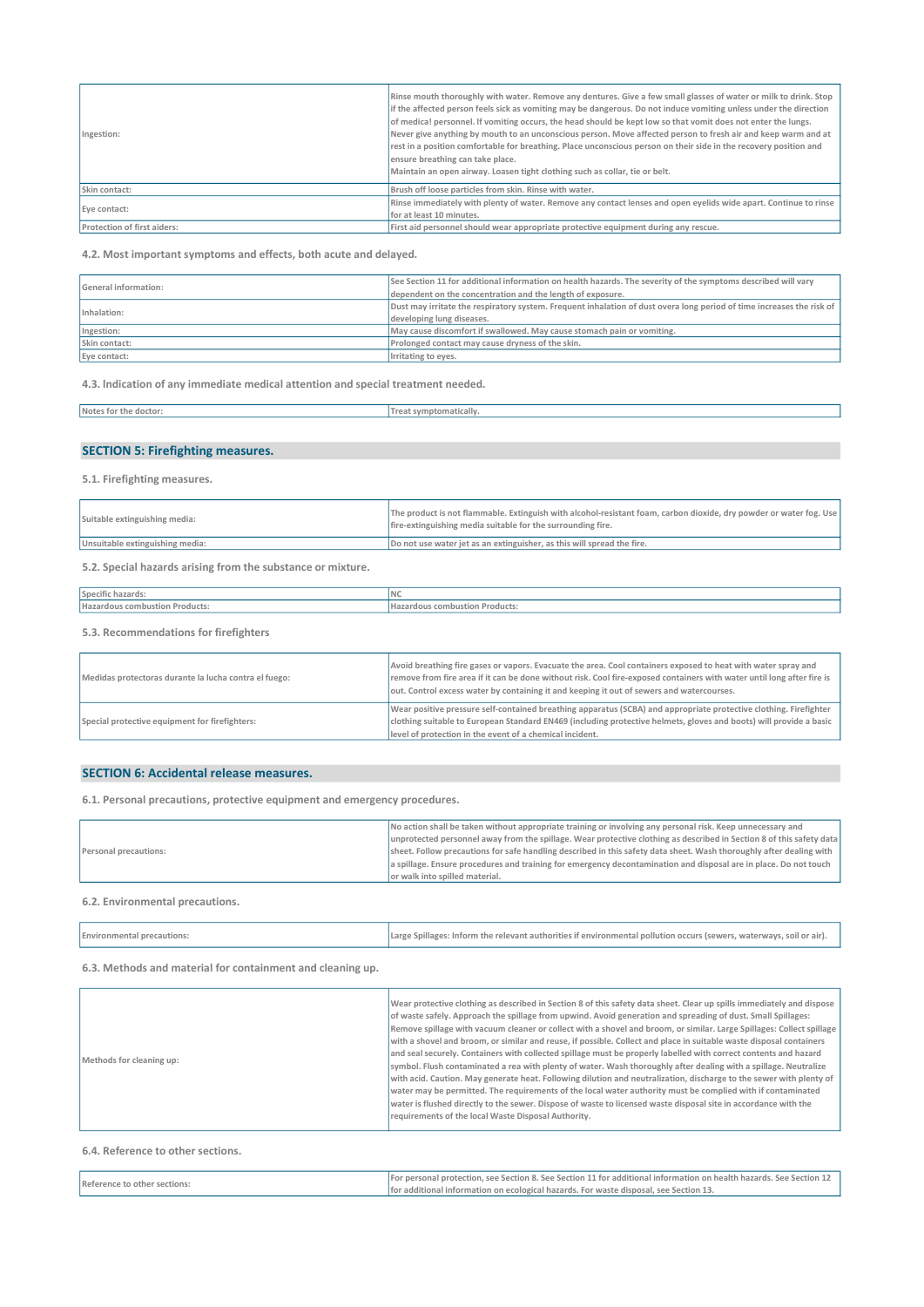# SECTION 7: Handling and storage.

#### 7.1. Precautions for safe handling.

|                                | Read and follow manufacturer's recommendations. Wear protective clothing as described in Section 8 of this safety |
|--------------------------------|-------------------------------------------------------------------------------------------------------------------|
| Usage precautions:             | data sheet. Keep away from food, drink and animal feeding stuffs.                                                 |
|                                | Keep container tightly sealed when not in use. Avoid handling which leads to dust formation.                      |
|                                | Do not handle until ali safety precautions have been read and understood. Do not handle broken packages without   |
|                                | protective equipment.                                                                                             |
|                                | Wash promptly if skin becomes contaminated. Take off contaminated clothing. Wash                                  |
| Advice on general occupational | contaminated clothing before reuse. Do not eat, drink or smoke when using this product. Wash at the end of each   |
| hygiene:                       | work shift and before eating, smoking and using the toilet.                                                       |
|                                | Change work clothing daily before leaving workplace.                                                              |

7.2. Conditions for safe storage, including any incompatibilities.

| Storage precautions:      | Store in accordance with local regulations. Store away from the following materials: Acids.<br>Keep only in the original container. Keep container tightly closed, in a cool, well ventilated place. Keep containers<br>upright. Protect containers from damage. Bund storage facilities to prevent soil and water pollution in the event of<br>spillage. The storage area floor should be leaktight, jointless and not absorbent.<br>Acid-reactive storage |
|---------------------------|-------------------------------------------------------------------------------------------------------------------------------------------------------------------------------------------------------------------------------------------------------------------------------------------------------------------------------------------------------------------------------------------------------------------------------------------------------------|
| Storage class             | Acid-reactive storage.                                                                                                                                                                                                                                                                                                                                                                                                                                      |
| 7.3. Specific end use(s). |                                                                                                                                                                                                                                                                                                                                                                                                                                                             |

Specific end use(s): The identified uses far this product are detailed in Section 1.2.

# SECTION 8: Exposure Controls/personal protection.

8.1. Control parameters.

| Ingredient comments:    | No exposure limits known for ingredient(s). |
|-------------------------|---------------------------------------------|
| 8.2. Exposure controls. |                                             |

| Protective equipment             |                                                                                                                                                                                                                                                                                                                                                                                                                                                                                                                                                                                                                                                                                                                                                                                                       |
|----------------------------------|-------------------------------------------------------------------------------------------------------------------------------------------------------------------------------------------------------------------------------------------------------------------------------------------------------------------------------------------------------------------------------------------------------------------------------------------------------------------------------------------------------------------------------------------------------------------------------------------------------------------------------------------------------------------------------------------------------------------------------------------------------------------------------------------------------|
| Appropriate engineering controls | Provide adequate ventilation. Personal, workplace environment or biological monitoring<br>may be required to determine the effectiveness of the ventilation or other control measures and/or the necessity to<br>use respiratory protective equipment. Use process enclosures, local exhaust ventilation or other engineering<br>controls as the primary means to minimize worker exposure. Personal protective equipment should only be used if<br>worker exposure cannot be controlled adequately by the engineering control measures. Ensure control measures<br>are regularly inspected and maintained. Ensure operatives are trained to minimize exposure.                                                                                                                                       |
| Eye/face protection              | Eyewear complying with an approved standard should be worn if a risk assessment indicates eye contact is<br>possible. Personal protective equipment far eye and face protection should comply with European Standard EN166.<br>Wear tight-fitting, chemical splash goggles or face shield. If inhalation hazards exist, a full-face respirator may be<br>required instead.                                                                                                                                                                                                                                                                                                                                                                                                                            |
| Hand protection:                 | Chemical-resistant, impervious gloves complying with an approved standard should be worn if a risk assessment<br>indicates skin contact is possible. The most suitable glove should be chosen in consultation with the glove<br>supplier/manufacturer, who can provide information about the breakthrough time of the glove material. To protect<br>hands from chemicals, gloves should comply with European Standard EN374. Considering the data specified by the<br>glove manufacturer, check during use that the gloves are retaining their protective properties and change them as<br>soon as any deterioration is detected.<br>Frequent changes are recommended.                                                                                                                                |
| Other skin and body protection:  | Appropriate footwear and additional protective clothing complying with an approved standard should be worn if a<br>risk assessment indicates skin contamination is possible.                                                                                                                                                                                                                                                                                                                                                                                                                                                                                                                                                                                                                          |
| <b>Hygiene measures:</b>         | Provide eyewash station and safety shower. Contaminated work clothing should not be allowed out of the<br>workplace. Wash contaminated clothing before reuse. Clean equipment and the work area every day. Good<br>personal hygiene procedures should be implemented.<br>Wash at the end of each work shift and before eating, smoking and using the toilet. When using do not eat, drink or<br>smoke. Preventive industrial medica! examinations should be carried out. Warn cleaning personnel of any<br>hazardous properties of the product.                                                                                                                                                                                                                                                       |
| <b>Respiratory protection:</b>   | Respiratory protection complying with an approved standard should be worn if a risk assessment indicates<br>inhalation of contaminants is possible. Protection against nuisance dust must be used when the airborne<br>concentration exceeds 10 mg/m3. Wear a suitable dust mask. Ensure all respiratory protective equipment is<br>suitable for its intended<br>use and is 'CE' -marked. Check that the respirator fits tightly and the filter is changed regularly. Gas and<br>combination filter cartridges should comply with European Standard EN14387. Full face mask respirators with<br>replaceable filter cartridges should comply with European Standard EN136.<br>Half mask and quarter mask respirators with replaceable filter cartridges should comply with European Standard<br>EN140. |
| Environmental exposure controls: | Keep container tightly sealed when not in use.                                                                                                                                                                                                                                                                                                                                                                                                                                                                                                                                                                                                                                                                                                                                                        |

# SECTION 9: Physical and Chemical Properties

9.1. Information on basic physical and chemical properties.

| Appearance:            | Solid, Granules. |
|------------------------|------------------|
| Colour:                | White            |
| Odour:                 | Odourless        |
| pH (diluted solution): | 11.4 (1%)        |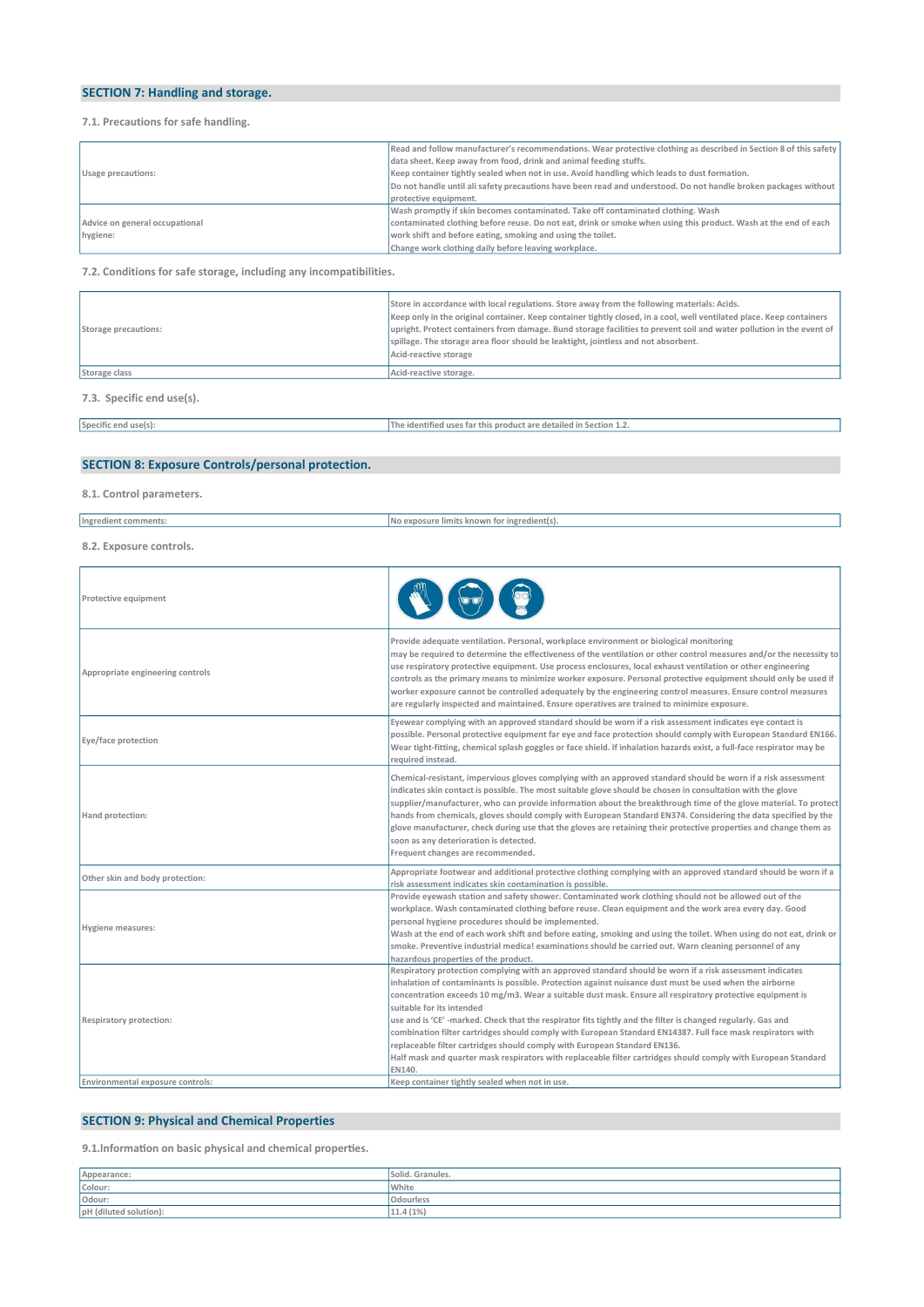| Melting point:                               | 851°C/1564º F                                                                                      |
|----------------------------------------------|----------------------------------------------------------------------------------------------------|
| Initial boiling point and range:             | <b>NA</b>                                                                                          |
| Flash point:                                 | <b>NA</b>                                                                                          |
| Evaporation rate:                            | <b>NA</b>                                                                                          |
| Flammability:                                | <b>NA</b>                                                                                          |
| Upper/lower flammability or explosive limit: | <b>NA</b>                                                                                          |
| Vapour pressure:                             | <b>NA</b>                                                                                          |
| Relative density:                            | 2.509                                                                                              |
| Solubility(ies):                             | 212.5 g/l water@ 20°C                                                                              |
| Partition coefficient:                       | <b>NA</b>                                                                                          |
| Auto-ignition temperature:                   | <b>NA</b>                                                                                          |
| Temperature:                                 | <b>NA</b>                                                                                          |
| Viscosity:                                   | <b>NA</b>                                                                                          |
| <b>Explosive properties:</b>                 | It is not considered explosive.                                                                    |
| Oxidising properties:                        | There are no chemical groups present in the product that are associated with oxidizing properties. |
|                                              |                                                                                                    |

9.2. Other information

| Other information: | INo information required |
|--------------------|--------------------------|
|                    |                          |

# SECTION 10: Stability y reactivity

| 10.1. Reactivity                         |                                                                                                                                                                         |
|------------------------------------------|-------------------------------------------------------------------------------------------------------------------------------------------------------------------------|
| Reactivity                               | There are no known reactivity hazards associated with this product.                                                                                                     |
| 10.2. Chemical Stability                 |                                                                                                                                                                         |
| Stability                                | Stable at normal room temperature and when used as recommended. Stable under prescribed storage conditions.                                                             |
| 10.3. Possibility of hazardous reactions |                                                                                                                                                                         |
| Possibility of hazardous reactions       | No potentially dangerous reactions known.                                                                                                                               |
| 10.4. Conditions to avoid                |                                                                                                                                                                         |
| Conditions to avoid:                     | There are no known conditions that are likely to result in a hazardous situation.                                                                                       |
| 10.5. Incompatible materials.            |                                                                                                                                                                         |
| Materials to avoid:                      | Acid anhydrides. Acids. Phenols, cresols.                                                                                                                               |
| 10.6. Hazardous decomposition products.  |                                                                                                                                                                         |
| Hazardous decomposition products.        | Does not decompose when used and stored as recommended. Thermal decomposition or combustion products<br>may include the following substances: Harmful gases or vapours. |

# SECTION11: Toxicological information.

11.1. lnformation on toxicological effects.

| 2.800.0                                                                                                                                                         |
|-----------------------------------------------------------------------------------------------------------------------------------------------------------------|
| Rat.                                                                                                                                                            |
| Based on available data the classification criteria are not met.                                                                                                |
| 2.800.0                                                                                                                                                         |
|                                                                                                                                                                 |
| Based on available data the classification criteria are not met.                                                                                                |
|                                                                                                                                                                 |
| Based on available data the classification criteria are not met.                                                                                                |
|                                                                                                                                                                 |
| Based on available data the classification criteria are not met.                                                                                                |
|                                                                                                                                                                 |
| Based on available data the classification criteria are not met.                                                                                                |
|                                                                                                                                                                 |
| Based on available data the classification criteria are not met.                                                                                                |
|                                                                                                                                                                 |
| Based on available data the classification criteria are not met.                                                                                                |
|                                                                                                                                                                 |
| Based on available data the classification criteria are not met.                                                                                                |
|                                                                                                                                                                 |
| Based on available data the classification criteria are not met.                                                                                                |
| Based on available data the classification criteria are not met.                                                                                                |
|                                                                                                                                                                 |
| Not classified as specific target organ toxicant after a single exposition.                                                                                     |
|                                                                                                                                                                 |
|                                                                                                                                                                 |
| Not classified as specific target organ toxicant after a single exposition.                                                                                     |
|                                                                                                                                                                 |
| Not relevant. Solid                                                                                                                                             |
| Dust can irritate the eyes and respiratory system. The severity of the symptoms<br>described will vary depending on the concentration and duration of exposure. |
|                                                                                                                                                                 |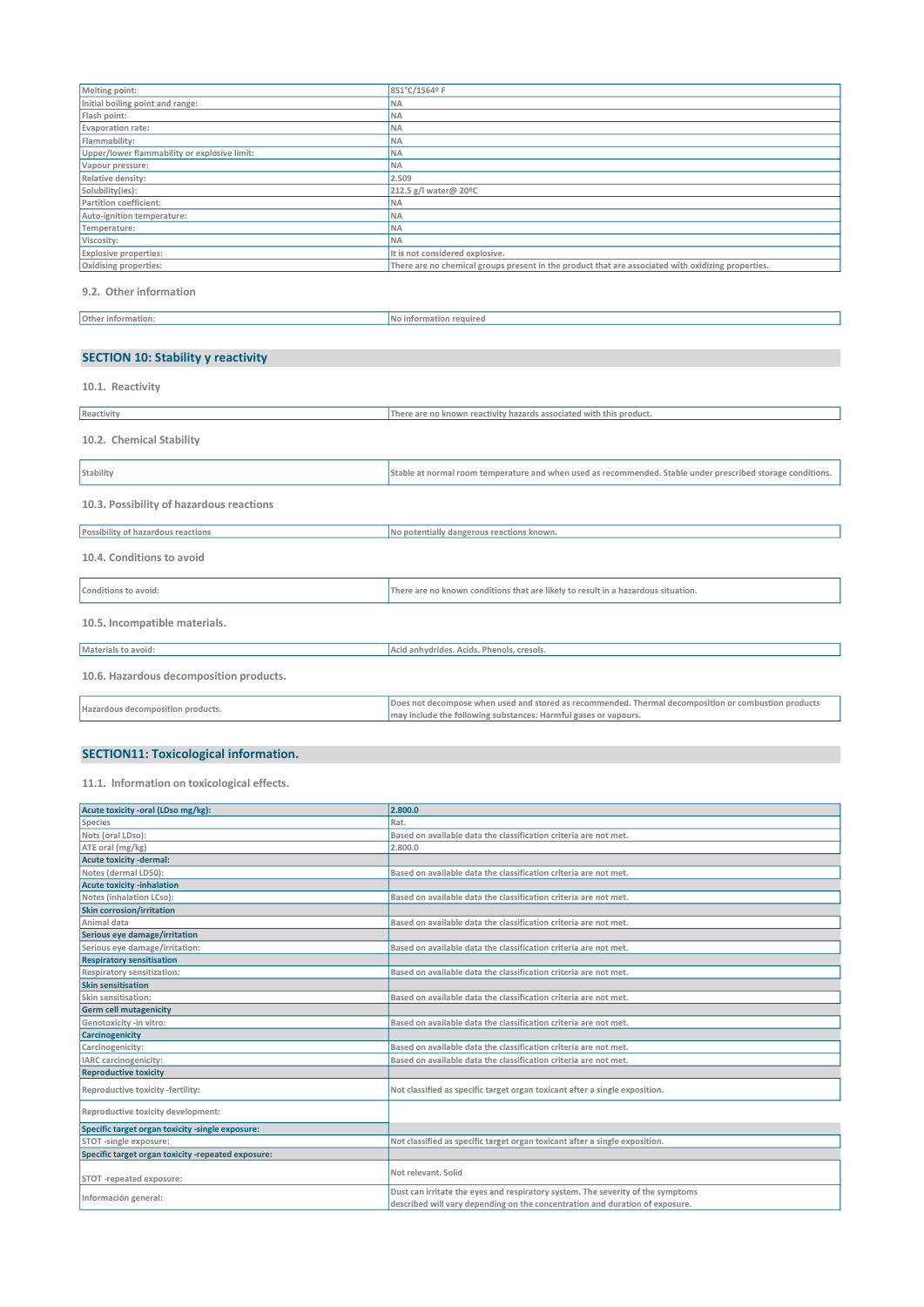| <b>Aspiration hazard</b> |                                                                                                                         |
|--------------------------|-------------------------------------------------------------------------------------------------------------------------|
| Aspiration hazard:       | Not relevant, Solid.                                                                                                    |
| General information:     | Dust may irritate the eyes and the respiratory system. The severity of the symptoms                                     |
|                          | described will vary dependent on the concentration and the length of exposur.                                           |
| Inhalation:              | Dust may irritate the respiratory system. Frequent inhalation of dust over a long period of time in creases the risk of |
|                          | developing lung diseases.                                                                                               |
| Ingestion:               | May cause discomfort if swallowed. May cause stomach pain or vomiting.                                                  |
| Skin contact:            | Prolonged contact may cause dryness of the skin.                                                                        |
| Eye contact:             | Irritating to eyes.                                                                                                     |
| Route of entry           | Ingestion Inhalation Skin and/or eye contact.                                                                           |
| Target organs:           | No specific target organs known.                                                                                        |

# SECTION 12: Ecological lnformation.

| 12.1. Ecotoxicity                         |                                                                                                                |
|-------------------------------------------|----------------------------------------------------------------------------------------------------------------|
| Ecotoxicity:                              | Not regarded as dangerous for the environment. However, large or frequent spills may have hazardous effects on |
|                                           | the environment.                                                                                               |
| 12.2. Toxicity                            |                                                                                                                |
| Toxicity:                                 | Based on available data the classification criteria are not met.                                               |
| 12.3. Persistence and degradability.      |                                                                                                                |
| Persistence and degradability:            | The degradability of the product is not known.                                                                 |
| 12.4. Bioaccumulative potential           |                                                                                                                |
| Bioaccumulative potential:                | No data available on bioaccumulation                                                                           |
| Partition coefficient:                    | Not applicable.                                                                                                |
| 12.5. Mobility in soil.                   |                                                                                                                |
| Mobility:                                 | The product is water-soluble and may spread in water systems                                                   |
| 12.6. Results of PBT and vPvB assessment. |                                                                                                                |
| Results of PBT and vPvB Assessment:       | This product does not contain any substances classified as PBT or vPvB.                                        |
| 12.7. Other adverse effects.              |                                                                                                                |
| Other adverse effects:                    | None known.                                                                                                    |

# SECTION 13: Disposal considerations.

13.1. Waste treatment methods.

| <b>General information:</b> | The generation of waste should be minimized or avoided wherever possible. Reuse or recycle products wherever<br>possible. This material and its container must be disposed of in a safe way. Disposal of this product, process<br>solutions, residues and by-products should at all times comply with the requirements of environmental protection<br>and waste disposal legislation and any local authority requirements. When handling waste, the<br>safety precautions applying to handling of the product should be considered. Care should be taken when handling<br>emptied containers that have not been thoroughly cleaned or rinsed out. Empty containers or liners may retain<br>sorne product residues and hence be potentially hazardous. |
|-----------------------------|-------------------------------------------------------------------------------------------------------------------------------------------------------------------------------------------------------------------------------------------------------------------------------------------------------------------------------------------------------------------------------------------------------------------------------------------------------------------------------------------------------------------------------------------------------------------------------------------------------------------------------------------------------------------------------------------------------------------------------------------------------|
| Disposal methods:           | Dispose of surplus products and those that cannot be recycled via a licensed waste<br>disposal contractor. Waste, residues, empty containers, discarded work clothes and contaminated cleaning<br>materials should be collected in designated containers, labelled with their contents.<br>Waste packaging should be collected for reuse or recycling. Incineration or landfill should only be considered when<br>recycling is not feasible.                                                                                                                                                                                                                                                                                                          |

### SECTION 14: Transport information.

| General.                                                 | The product is not covered by international regulations on the transport of dangerous goods (IMDG, IATA,<br>ADR/RID). |
|----------------------------------------------------------|-----------------------------------------------------------------------------------------------------------------------|
| 14.1. UN number.                                         |                                                                                                                       |
| Not applicable.                                          |                                                                                                                       |
| 14.2. UN proper shipping name.                           |                                                                                                                       |
| Not applicable.                                          |                                                                                                                       |
| 14.3. Transport hazard class(es)                         |                                                                                                                       |
| No transport warning sign required.                      |                                                                                                                       |
| 14.4. Packing group.                                     |                                                                                                                       |
| Not applicable.                                          |                                                                                                                       |
| 14.5. Environmental hazards.                             |                                                                                                                       |
| Environmentally hazardous substance/marine pollutant No. |                                                                                                                       |
| 14.6. 14.6. Special precautions for user.                |                                                                                                                       |
| Not applicable.                                          |                                                                                                                       |

14.7. Transport in bulk according to Annex II of MARPOL73/78 and the IBC Code.